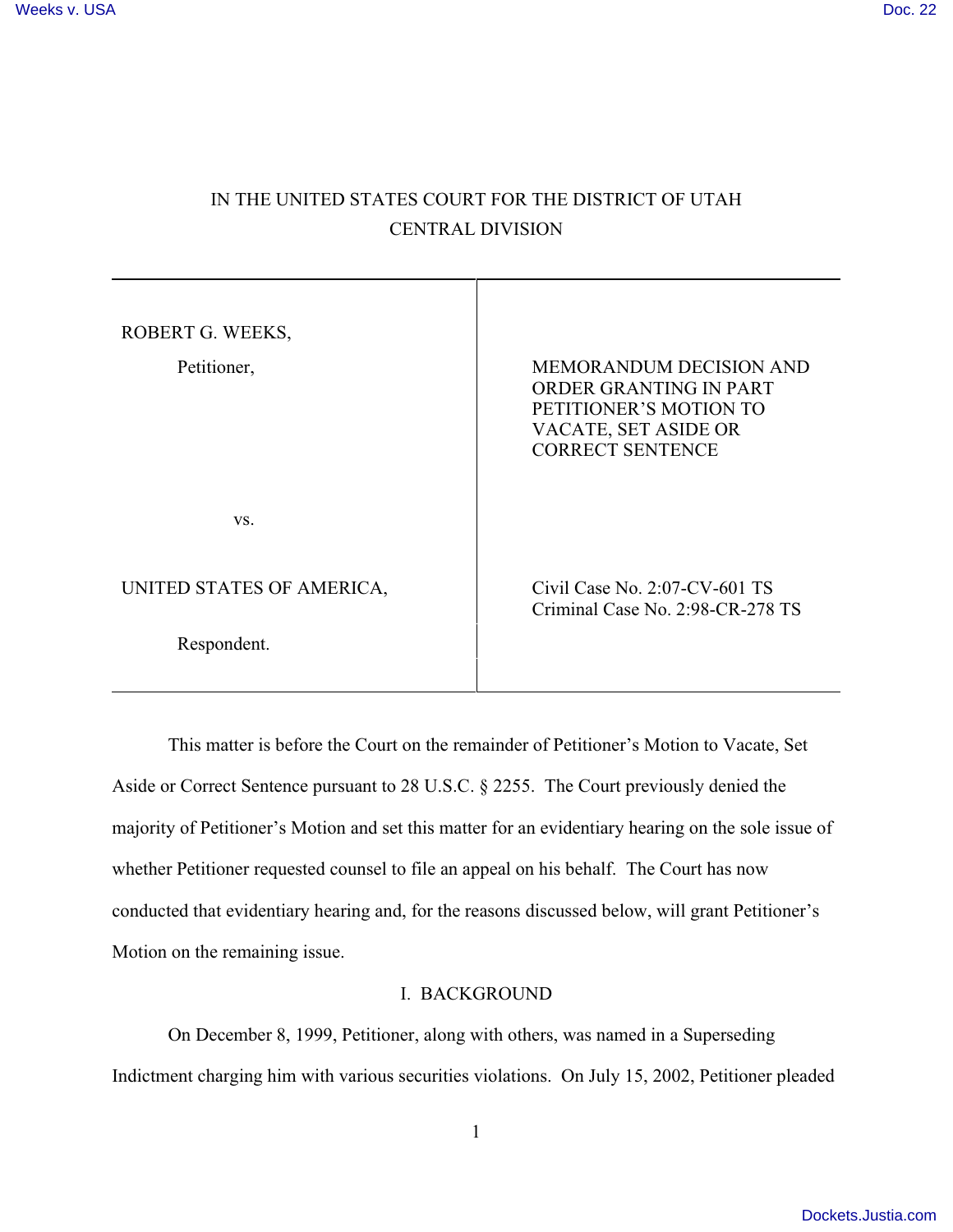guilty to Count VI of the Superseding Indictment. Petitioner was sentenced, on August 15, 2006, to 12 months plus 1 day in the custody of the Bureau of Prisons. Judgment was entered on August 17, 2006. Petitioner did not pursue direct appeal. However, Petitioner timely filed this Motion on August 15, 2007.

In his Motion, Petitioner made six claims of ineffective assistance of counsel: (1) failure to meet and confer with Petitioner in a meaningful manner; (2) failure to conduct meaningful due diligence and discovery; (3) failure to inform the petitioner regarding the superseding indictment; (4) failure to file a motion to dismiss; (5) fraud on the court; and (6) failure to file an appeal.

The Court previously addressed the first five arguments and rejected each one. The Court set this matter for an evidentiary hearing on Petitioner's final argument. This order addresses only that remaining issue.

## II. DISCUSSION

The Supreme Court has set forth a two-pronged test to guide the Court in making a determination of ineffectiveness of counsel. "To demonstrate ineffectiveness of counsel, [Petitioner] must generally show that counsel's performance fell below an objective standard of reasonableness, and that counsel's deficient performance was prejudicial."<sup>1</sup>

To successfully claim ineffective assistance then, Petitioner must show two things. First, he must show that Counsel functioned deficiently.<sup>2</sup> "This requires showing that counsel made errors so serious that counsel was not functioning as the 'counsel' guaranteed by the Sixth

*United States v. Lopez*, 100 F.3d 113, 117 (10th Cir. 1996) (citing *Strickland v.* <sup>1</sup> *Washington,* 466 U.S. 668, 687, 690 (1984)).

*Strickland*, 466 U.S. at 687. <sup>2</sup>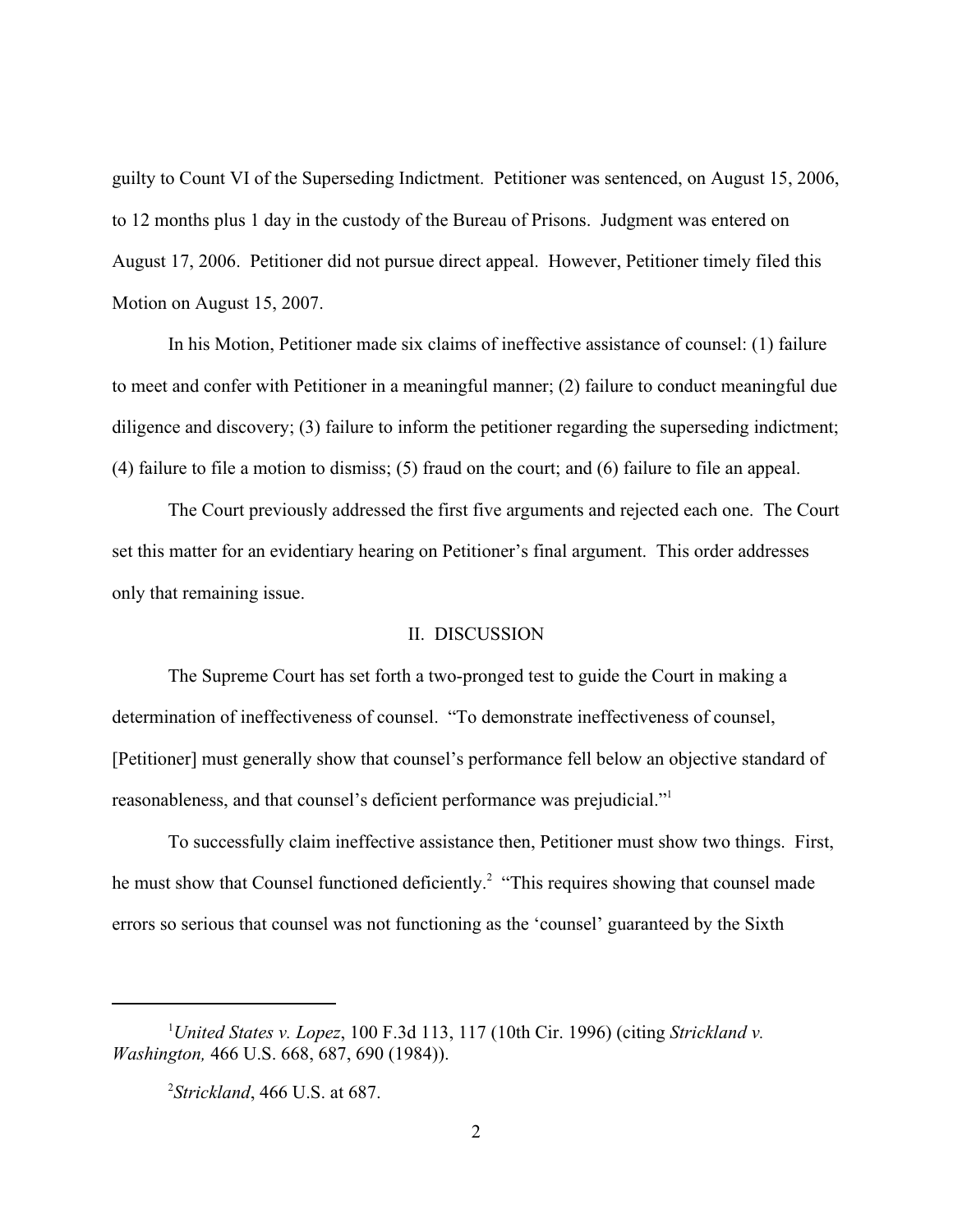Amendment."<sup>3</sup> Second, he must show that Counsel's deficient functioning prejudiced Petitioner's defense.<sup>4</sup> "This requires showing that counsel's errors were so serious as to deprive [Petitioner] of a fair [proceeding],  $\dots$  whose result is reliable." Without both of these showings, Petitioner may not prevail in arguing that his conviction "resulted from a breakdown in the adversary process that renders the result unreliable."<sup>6</sup>

A Court is to review Petitioner's ineffective assistance of counsel claim from the perspective of his counsel at the time he or she rendered the legal services, not in hindsight.<sup>7</sup> In addition, in evaluating counsel's performance, the focus is "not what is prudent or appropriate, but only what is constitutionally compelled."<sup>8</sup> Finally, there is "a strong presumption that counsel provided effective assistance, and a section 2255 defendant has the burden of proof to overcome that presumption."<sup>9</sup>

Petitioner has presented evidence that, after he was sentenced and before the time for filing an appeal had lapsed, he approached his counsel and asked his counsel to appeal his conviction. Petitioner testified that his counsel refused to do so. No direct appeal was filed.

 ${}^3\!Id.$ 

 $^{4}Id.$ 

*Id*. 5

*Id*. 6

*Hickman v. Spears*, 160 F.3d 1269, 1273 (10th Cir. 1998). <sup>7</sup>

*United States v. Cronic*, 466 U.S. 648, 665 n.38 (1984). <sup>8</sup>

<sup>9</sup> United States v. Kennedy, 225 F.3d 1187, 1197 (10th Cir. 2002) (citation omitted).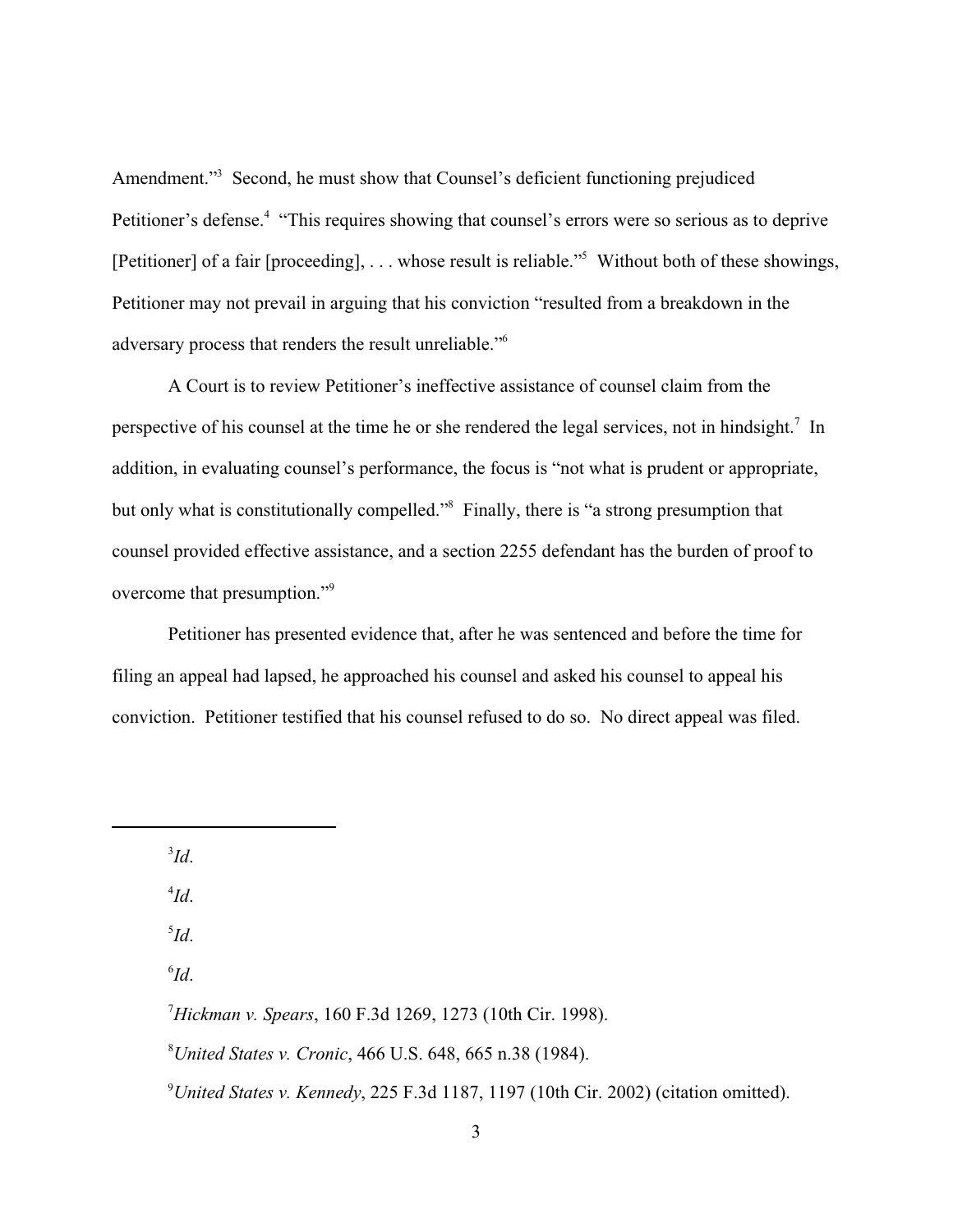The Supreme Court, in *Roe v. Flores-Ortega*,<sup>10</sup> established the rule that "a lawyer who disregards specific instructions from the defendant to file a notice of appeal acts in a manner that is professionally unreasonable."<sup> $11$ </sup> If counsel does not file a requested appeal, a defendant is entitled to a new appeal without a showing that his appeal would likely succeed.<sup>12</sup> In *United States v. Snitz*,<sup>13</sup> the Tenth Circuit held that a defendant is entitled to an appeal if he told his counsel that he wanted to appeal, even if his counsel argued that the appeal was without merit.<sup>14</sup> In *United States v. Garrett*, <sup>15</sup> the Tenth Circuit applied *Flores-Ortega* and *Snitz* to a case in which the district court dismissed a § 2255 motion asserting ineffective assistance of counsel for failure to file an appeal, on the ground that the defendant had waived his right to appeal or collaterally attack his sentence in his plea agreement.<sup>16</sup> There the court held that if the defendant "actually asked counsel to perfect an appeal, and counsel ignored that request, he will be entitled to a delayed appeal."<sup>17</sup> This is true "regardless of whether, from the limited perspective of collateral review, it appears that the appeal will not have any merit."<sup>18</sup>

 $10$ <sup>528</sup> U.S. 470 (2000).

 $I^{11}Id$ . at 477.

 $I^2Id$ . at 484, 486.

<sup>13</sup>342 F.3d 1154 (10th Cir. 2003).

 $^{14}$ *Id*. at 1155-59.

<sup>15</sup>402 F.3d 1262 (10th Cir. 2005).

 $^{16}$ *Id*. at 1265-66.

<sup>17</sup>*Id.* at 1267.

<sup>&</sup>lt;sup>18</sup>*Id*. (citations omitted).